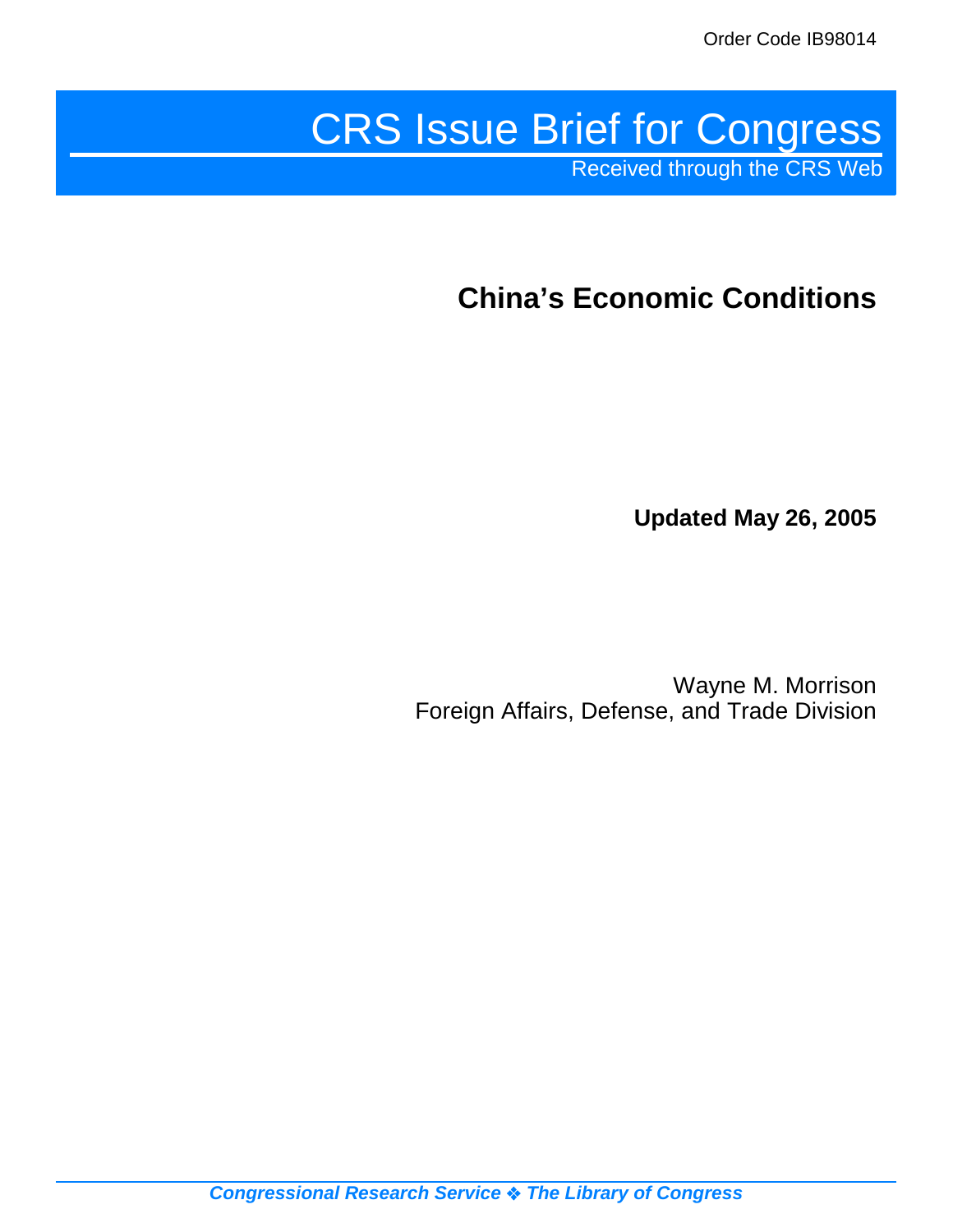# **CONTENTS**

**SUMMARY** 

MOST RECENT DEVELOPMENTS

BACKGROUND AND ANALYSIS

An Overview of China's Economic Development China's Economy Prior to Reforms The Introduction of Economic Reforms China's Economic Growth Since Reforms: 1979-2004 Causes of China's Economic Growth

Measuring the Size of China's Economy

Foreign Direct Investment in China

China's Trade Patterns China's Major Trading Partners Major Chinese Trade Commodities

Major Long-Term Challenges Facing the Chinese Economy

Outlook for China's Economy and Implications for the United States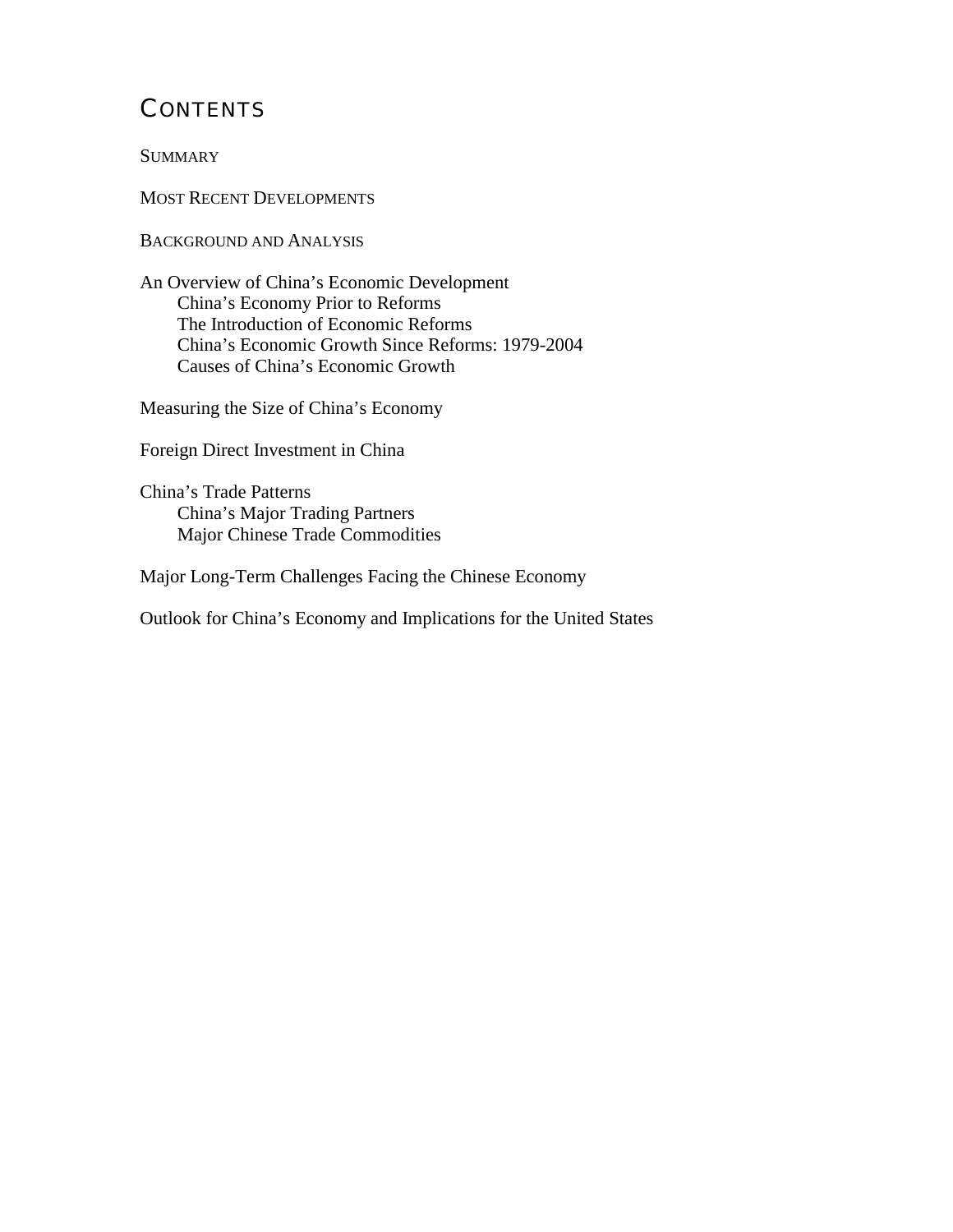## China's Economic Conditions

## **SUMMARY**

Since the initiation of economic reforms in 1979, China has become one of the world's fastest-growing economies. From 1979 to 2003, China's real GDP grew at an average rate of 9.3%; it is estimated to have risen by 9.5% in 2004. Many economists speculate that China could become the world's largest economy at some point in the near future, provided that the government is able to continue and deepen economic reforms, particularly in regard to its inefficient state-owned enterprises (SOEs) and the state banking system. Progress in reforming these sectors in recent years has been somewhat mixed.

Trade continues to play a major role in China's booming economy. In 2004, exports rose by 35% to \$593 billion, while imports grew by 36% to \$561 billion — making China the world's third-largest trading economy (after the United States and Germany). China's trade boom is largely the result of large flows of foreign direct investment (FDI) into China (\$64 billion in 2004). Over half of China's trade is accounted for by foreigninvested firms in China.

China experienced some inflationary pressures in 2004, fueled in part by speculation in real estate, over-investment in certain industries, and rising costs for energy and raw materials. The government responded by raising interest rates and using administrative controls to slow investment in certain sectors.

In December 2001, China became a member of World Trade Organization (WTO), which requires it to significantly reduce a wide variety of tariff and nontariff barriers over the next few years. China's WTO accession is expected to have a significant impact on its economy by greatly diminishing the level of trade protectionism afforded by China to various sectors. Several of China's heavily protected industries (such as automobile manufacturing), various services (such as banking) and certain agricultural sectors (such as corn), could be negatively affected by China's WTO commitments, while many of its labor-intensive industries (especially textiles and apparel) will likely benefit significantly. A major challenge facing the Chinese government is to develop an adequate social safety net to assist workers that are displaced by economic reforms.

China's economy continues to be a concern to U.S. policymakers. On the one hand, China's economic growth presents huge opportunities for U.S. exporters. On the other hand, the surge in Chinese exports to the United States has put competitive pressures on many U.S. industries. Many U.S. policymakers have argued that greater efforts should be made to pressure China to fully implement its WTO commitments and to change various economic policies deemed harmful to U.S. economic interests, such as its pegging of its currency (the *yuan*) to the U.S. dollar and its use of subsidies to support its SOEs.

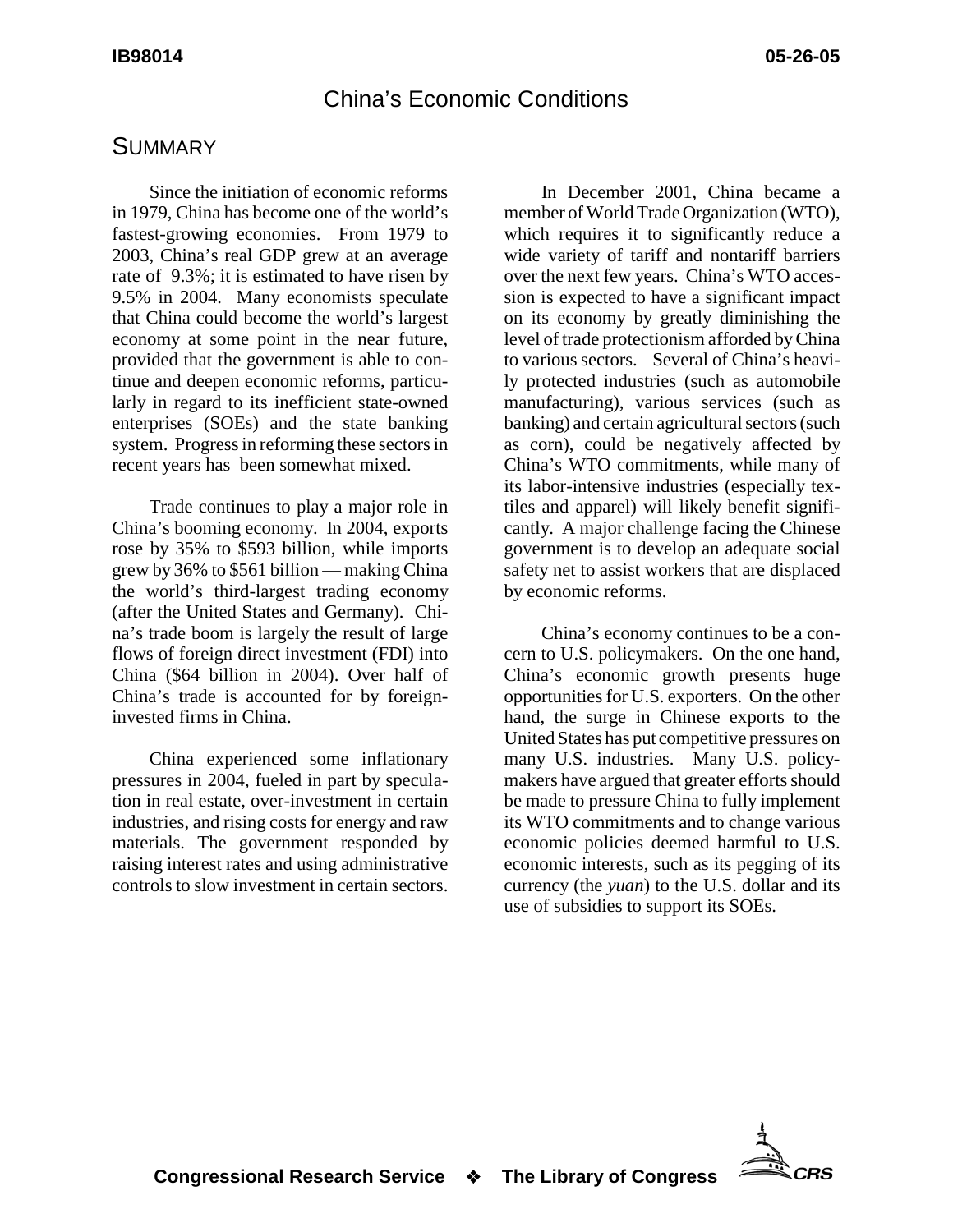## MOST RECENT DEVELOPMENTS

On May 20, 2005, the Chinese government reported that first quarter real GDP grew by 9.4% in 2005.

On April 15, 2005, the Chinese government reported that its foreign exchange reserves had risen to \$659.1 billion by the end of March 2005, up by over \$49 billion since the beginning of 2005.

On April 14, 2005, the House Ways and Means Committee held a hearing on U.S.-China economic relations and China's role in the world economy. Administration officials were urged by several Members to take a tougher stand on China's currency peg.

# BACKGROUND AND ANALYSIS

# **An Overview of China's Economic Development**

## **China's Economy Prior to Reforms**

Prior to 1979, China maintained a centrally planned, or command, economy. A large share of the country's economic output was directed and controlled by the state, which set production goals, controlled prices, and allocated resources throughout most of the economy. During the 1950s, all of China's individual household farms were collectivized into large communes. To support rapid industrialization, the central government undertook large-scale investments in physical and human capital during the 1960s and 1970s . As a result, by 1978 nearly three-fourths of industrial production was produced by centrally controlled stateowned enterprises (SOEs) according to centrally planned output targets. Private enterprises and foreign-invested firms were nearly nonexistent. A central goal of the Chinese government was to make China's economy relatively self-sufficient. Foreign trade was generally limited to obtaining only those goods that could not be made or obtained in China.

Government policies kept the Chinese economy relatively stagnant and inefficient, mainly because there were few profit incentives for firms and farmers; competition was virtually nonexistent, and price and production controls caused widespread distortions in the economy. Chinese living standards were substantially lower than those of many other developing countries. The Chinese government hoped that gradual reform would significantly increase economic growth and raise living standards.

## **The Introduction of Economic Reforms**

Beginning in 1979, China launched several economic reforms. The central government initiated price and ownership incentives for farmers, which enabled them to sell a portion of their crops on the free market. In addition, the government established four special economic zones for the purpose of attracting foreign investment, boosting exports, and importing high technology products into China. Additional reforms, which followed in stages, sought to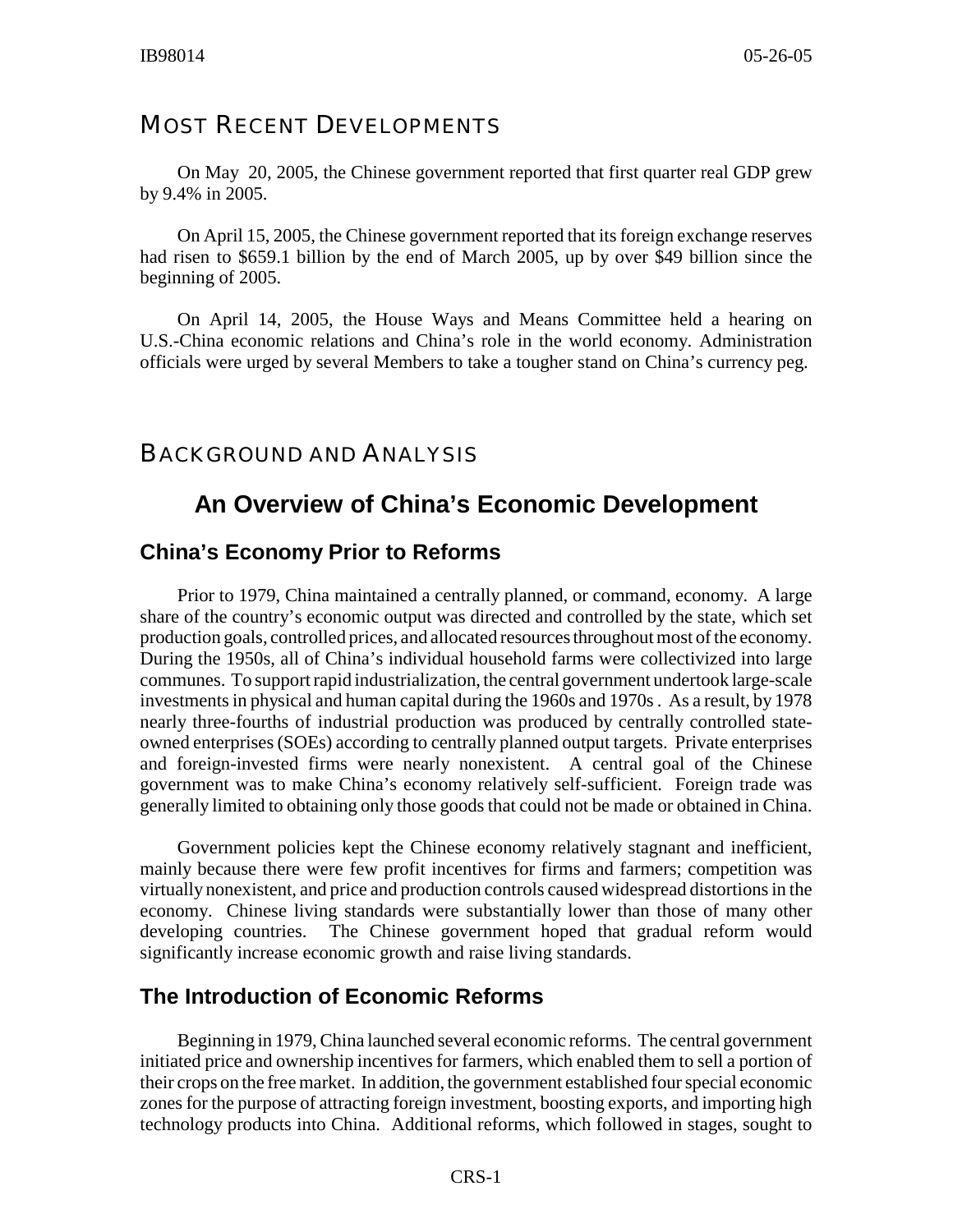decentralize economic policymaking in several economic sectors, especially trade. Economic control of various enterprises was given to provincial and local governments, which were generally allowed to operate and compete on free market principles, rather than under the direction and guidance of state planning. Additional coastal regions and cities were designated as open cities and development zones, which allowed them to experiment with free market reforms and to offer tax and trade incentives to attract foreign investment. In addition, state price controls on a wide range of products were gradually eliminated.

## **China's Economic Growth Since Reforms: 1979-2004**

Since the introduction of economic reforms, China's economy has grown substantially faster than during the pre-reform period (see **Table 1**). Chinese statistics show real GDP from 1979 to 2004 growing at an average annual rate of 9.3%, making China one of the world's fastest-growing economies.<sup>1</sup> Real GDP grew by 9.5% in the first quarter of 2005.

| <b>Time Period</b>      | <b>Average Annual</b> |
|-------------------------|-----------------------|
|                         | % Growth              |
| 1960-1978 (pre-reform)  | 5.3                   |
| 1979-2004 (post-reform) | 9.3                   |
| 1990                    | 3.8                   |
| 1991                    | 9.3                   |
| 1992                    | 14.2                  |
| 1993                    | 13.5                  |
| 1994                    | 12.7                  |
| 1995                    | 10.5                  |
| 1996                    | 9.7                   |
| 1997                    | 8.8                   |
| 1998                    | 7.8                   |
| 1999                    | 7.1                   |
| 2000                    | 8.0                   |
| 2001                    | 7.3                   |
| 2002                    | 8.0                   |
| 2003                    | 9.1                   |
| 2004                    | 9.1                   |
| 2005 (first quarter)    | 9.4                   |

#### **Table 1. China's Average Annual Real GDP Growth Rates, 1960-2005\***

**Sources:** Official Chinese government data and estimates by Global Insight.

<sup>&</sup>lt;sup>1</sup> China's statistical methods and standards have come under criticism by various international agencies, especially regarding how China measures its GDP growth, which, many analysts contend, is often overstated.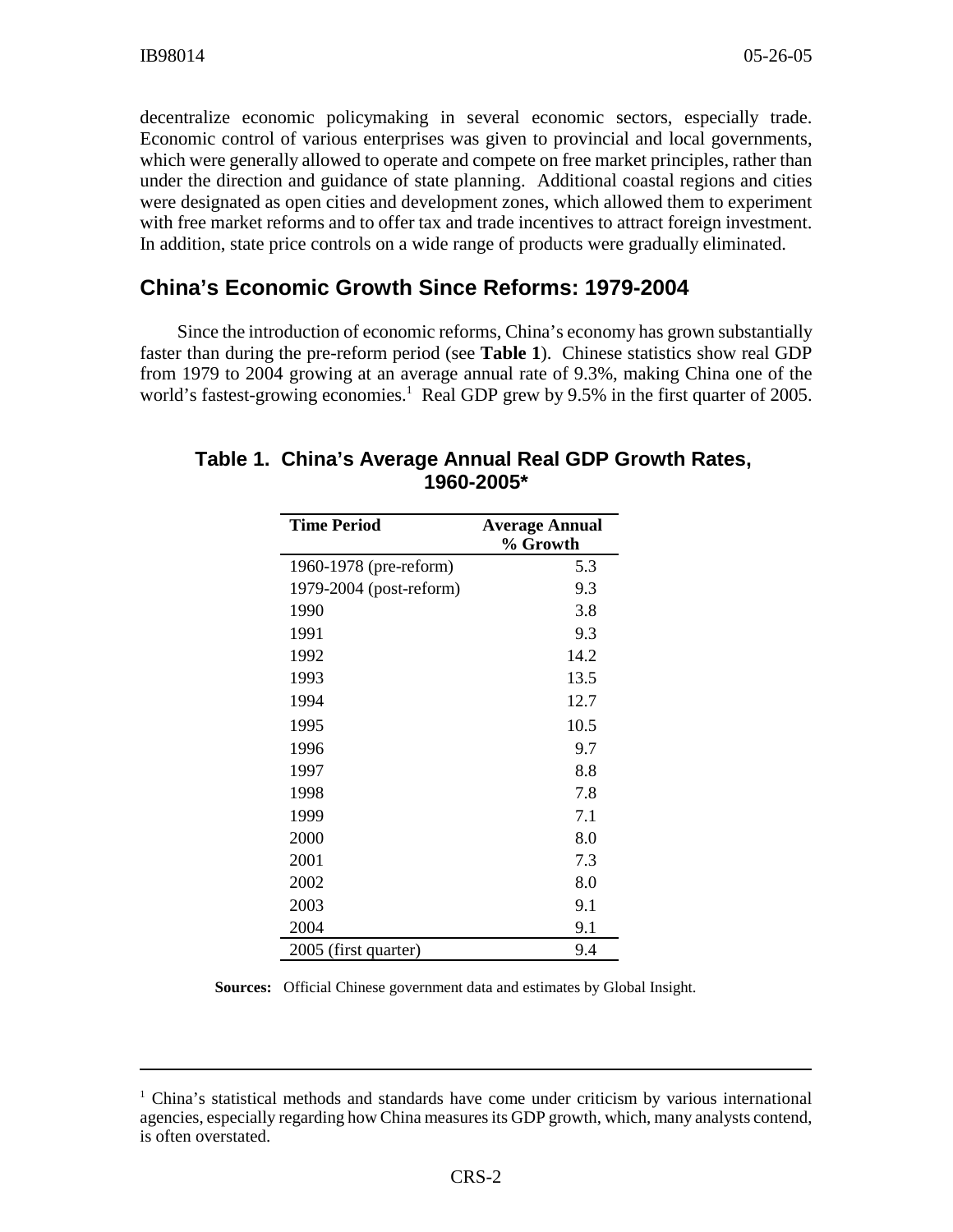### **Causes of China's Economic Growth**

Economists generally attribute much of China's rapid economic growth to two main factors: large-scale capital investment (financed by large domestic savings and foreign investment) and rapid productivity growth. These two factors appear to have gone together hand in hand. Economic reforms led to higher efficiency in the economy, which boosted output and increased resources for additional investment in the economy.

China has historically maintained a high rate of savings. When reforms were begun in 1979, domestic savings as a percentage of GDP stood at 32%. However, most Chinese savings during this period were generated by the profits of SOEs, which were used by the central government for domestic investment. Economic reforms, which included the decentralization of economic production, led to substantial growth in Chinese household savings (these now account for half of Chinese domestic savings). As a result, savings as a percentage of GDP has steadily risen; it was 42% in 2002, among the highest savings rates in the world.

Several economists have concluded that productivity gains (i.e., increases in efficiency in which inputs are used) were another major factor in China's rapid economic growth. The improvements to productivity were caused largely by a reallocation of resources to more productive uses, especially in sectors that were formerly heavily controlled by the central government, such as agriculture, trade, and services. For example, agricultural reforms boosted production, freeing workers to pursue employment in more productive activities in the manufacturing sector. China's decentralization of the economy led to the rise of nonstate enterprises, which tended to pursue more productive activities than the centrally controlled SOEs. Additionally, a greater share of the economy (mainly the export sector) was exposed to competitive forces. Local and provincial governments were allowed to establish and operate various enterprises on market principles, without interference from the central government. In addition, foreign direct investment (FDI) in China brought with it new technology and processes that boosted efficiency.

# **Measuring the Size of China's Economy**

The actual size of the China's economy has been a subject of extensive debate among economists. Measured in U.S. dollars using nominal exchange rates, China's GDP in 2004 was about \$1.6 trillion; its per capita GDP (a commonly used living-standards measurement) was \$1,230. Such data would indicate that China's economy and living standards are significantly lower than those of the United States and Japan, respectively considered to be the number-one and number-two largest economies (see **Table 2**).

Many economists, however, contend that using nominal exchange rates to convert Chinese data into U.S. dollars substantially underestimates the size of China's economy. This is because prices in China for many goods and services are significantly lower than those in the United States and other developed countries. Economists have attempted to factor in these price differentials by using a purchasing power parity (PPP) measurement, which attempts to convert foreign currencies into U.S. dollars on the basis of the actual purchasing power of such currency (based on surveys of the prices of various goods and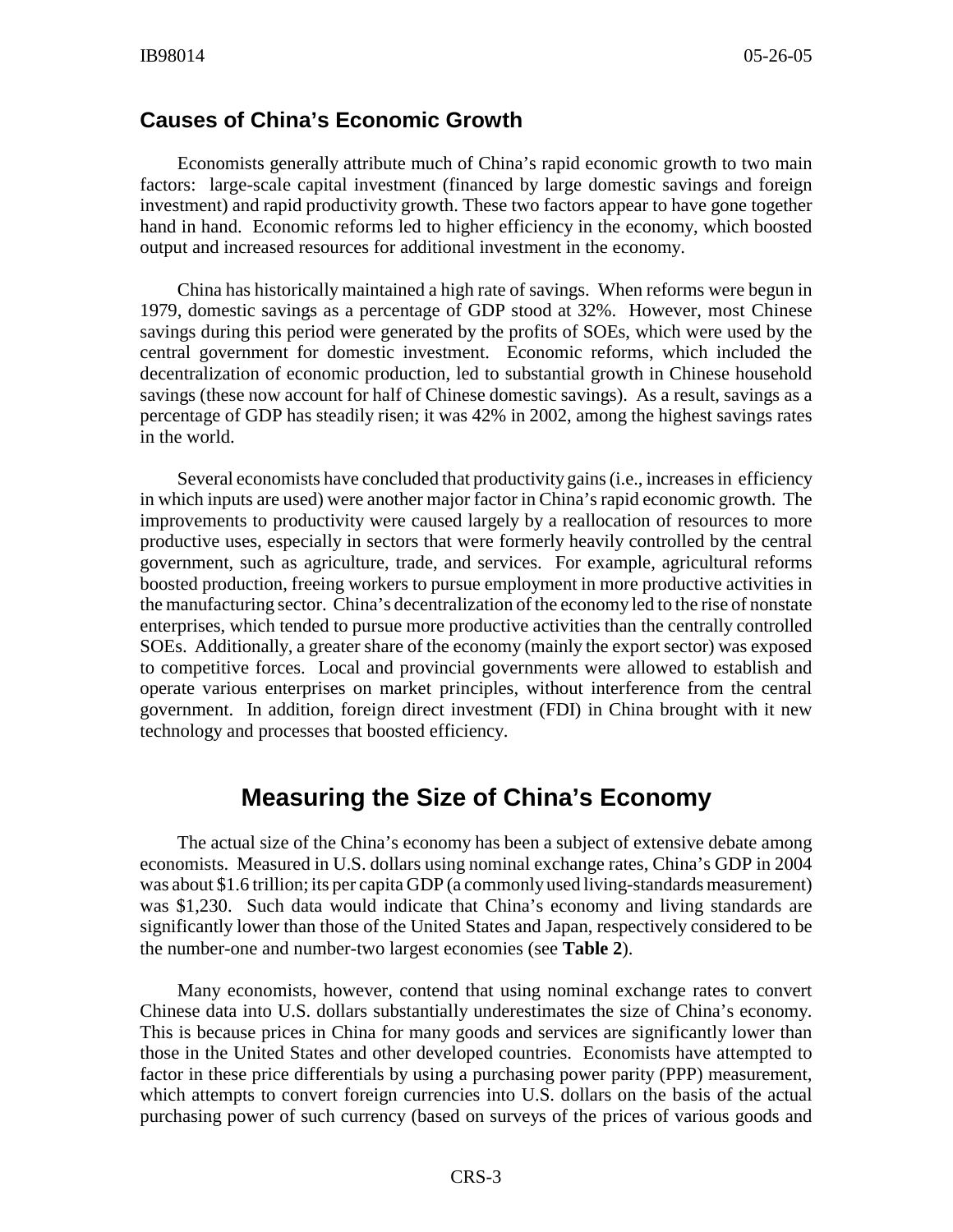services) in each respective country. This PPP exchange rate is then used to convert foreign economic data in national currencies into U.S. dollars.

 Because prices for many goods and services are significantly lower in China than in the United States and other developed countries (while prices in Japan are higher), the PPP exchange rate raises the estimated size of Chinese economy to about \$7.5 trillion, significantly higher than Japan's GDP in PPPs (\$3.7 trillion), and about 64% the size of the U.S. economy. PPP data also raise China's per capita GDP to \$5,780. The PPP figures indicate that while the size of China's economy is substantial, its living standards fall far below those of the U.S. and Japan. China's per capita GDP on a PPP basis is only 14.4% of U.S. levels. Thus, even if China's GDP were to overtake that of the United States in the next decade or two, its living standards would remain substantially below those of the United States for many years to come.

| Country              | <b>Nominal GDP</b><br>(\$ billions) | <b>GDP</b> in PPP<br>(\$ billions) | <b>Nominal Per</b><br><b>Capita GDP</b> | Per Capita GDP<br>in PPP |
|----------------------|-------------------------------------|------------------------------------|-----------------------------------------|--------------------------|
| <b>United States</b> | 11,728                              | 11,728                             | 40,020                                  | 40,020                   |
| Japan                | 4,672                               | 3,719                              | 36,690                                  | 29,200                   |
| China                | 1,601                               | 7,512                              | 1,230                                   | 5,780                    |

#### **Table 2. Comparisons of U.S., Japanese, and Chinese GDP and Per Capita GDP in Nominal U.S. Dollars and PPP, 2004**

**Sources:** Economist Intelligence Unit Data Services.

**Note:** PPP data for China should be interpreted with caution. China is not a fully developed market economy; the prices of many goods and services are distorted due to price controls and government subsidies.

# **Foreign Direct Investment in China**

China's trade and investment reforms and incentives led to a surge in foreign direct investment (FDI), which has been a major source of China's capital growth. Annual utilized FDI in China grew from \$636 million in 1983 to an estimated \$64.0 billion in 2004. The cumulative level of FDI in China stood at \$563 billion at the end of 2004. Analysts predict that FDI will continue to pour into China as investment barriers are reduced under China's WTO commitments and Chinese demand for imports continue to increase. The Economist Intelligence Unit projects that FDI in China will hit \$80 billion by 2009.

 Based on cumulative FDI (1979-2004), about 43% of FDI in China has come from Hong Kong. The United States is the second-largest investor in China, accounting for 8.5% (\$48.0 billion) of total FDI, followed by Japan (\$46.8 billion), Taiwan (\$39.6 billion), and the Virgin Islands (\$36.9 billion) and South Korea (\$25.9 billion) (see **Table 3**). U.S. FDI in China for 2004 was \$3.9 billion, accounting for 6.1% of FDI for that year, and ranked  $5<sup>th</sup>$ after Hong Kong, the Virgin Islands, South Korea, and Japan.<sup>2</sup> Major U.S. investors in China (based on 2003 sales volumes), include Motorola (\$5,763 million in sales volume),

 $2$  The Virgin Islands is a large source of FDI because of its status as a tax haven. Much of the FDI originating from Hong Kong comes from non-Hong Kong investors, such as Taiwanese.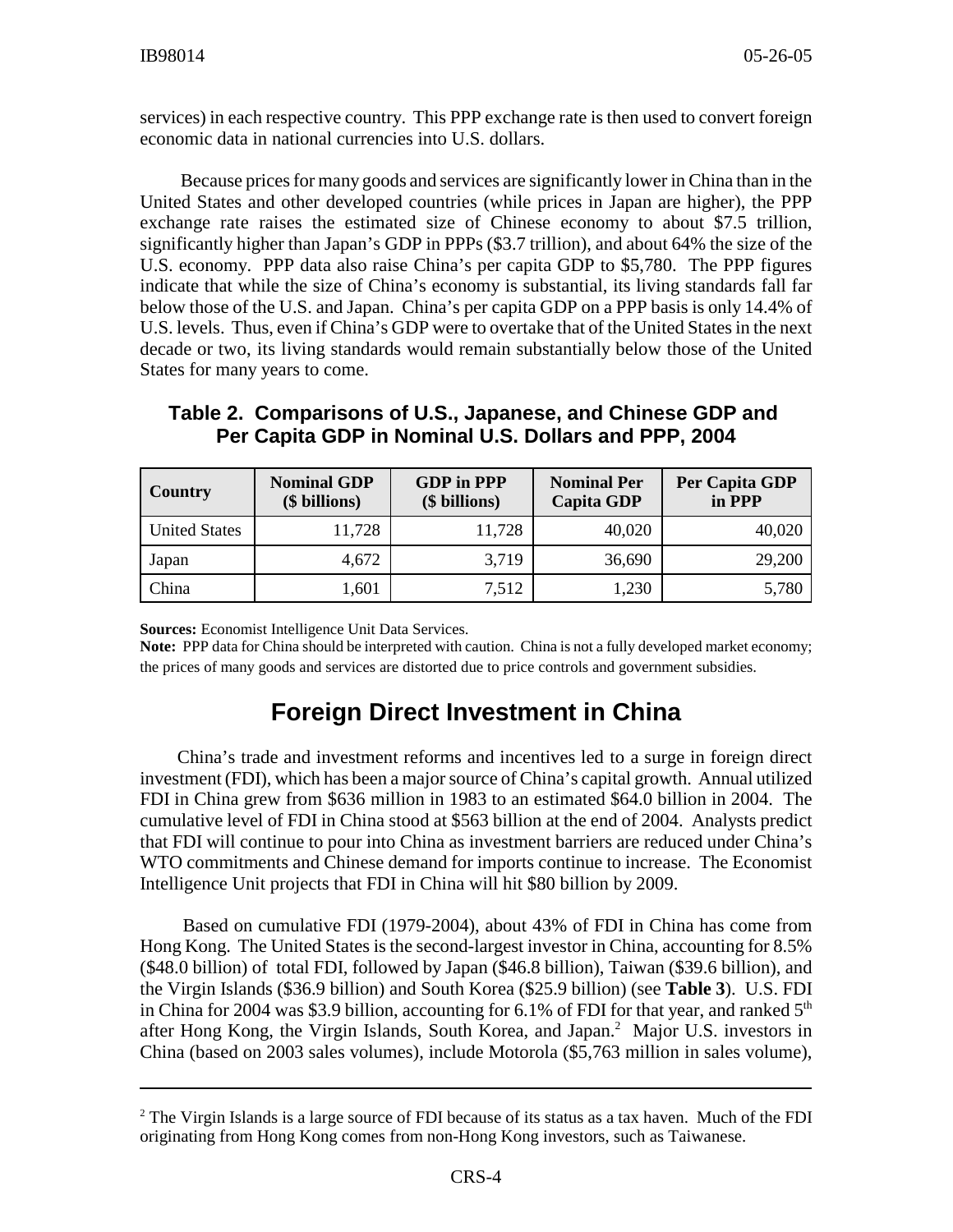General Motors (\$2,242 million), Dell Computer (\$2,123 million), Hewlett Packard (\$1,341 million), Kodak (\$606 million). $3$ 

| Country              | <b>Cumulative Utilized FDI:</b><br>1979-2004 |            | <b>Utilized FDI in 2004</b> |            |  |
|----------------------|----------------------------------------------|------------|-----------------------------|------------|--|
|                      | Amount<br>(\$ billions)                      | % of Total | Amount<br>(\$ billions)     | % of Total |  |
| Total                | 563.8                                        | 100.0      | 64.0                        | 100.0      |  |
| Hong Kong            | 241.6                                        | 42.9       | 19.0                        | 29.7       |  |
| <b>United States</b> | 48.0                                         | 8.5        | 3.9                         | 6.1        |  |
| Japan                | 46.8                                         | 8.3        | 5.5                         | 8.6        |  |
| Taiwan               | 39.6                                         | 7.0        | 3.1                         | 4.8        |  |
| Virgin Islands       | 36.9                                         | 6.5        | 6.7                         | 10.5       |  |
| South Korea          | 25.9                                         | 4.6        | 6.2                         | 9.7        |  |

### **Table 3. Major Foreign Investors in China: 1979-2004**

(\$ billions and % of total)

**Source:** Chinese government statistics. Top six investors according to cumulative FDI from 1979 to 2004.

# **China's Trade Patterns**

Economic reforms have transferred China into a major trading power. Chinese exports rose from \$14 billion in 1979 to \$593 billion in 2004, while imports over this period grew from \$16 billion to \$561 billion (see **Table 4**). In 2004, China surpassed Japan as the world's third-largest trading economy (after the United States and Germany). China's trade continues to grow dramatically: In 2003, Chinese exports and imports rose by 35% and 40%, respectively, over 2002 levels. In 2004, exports and imports rose by 35% and 36%, respectively. Chinese exports and imports in 2004 were both more than twice as large as those in 2001. At this pace of growth, China is likely to overtake the United States as the world's largest exporter by the end of the decade.<sup>4</sup>

<sup>3</sup> Source: Chinese Ministry of Commerce.

<sup>4</sup> U.S. merchandise exports in 2004 were \$819 billion.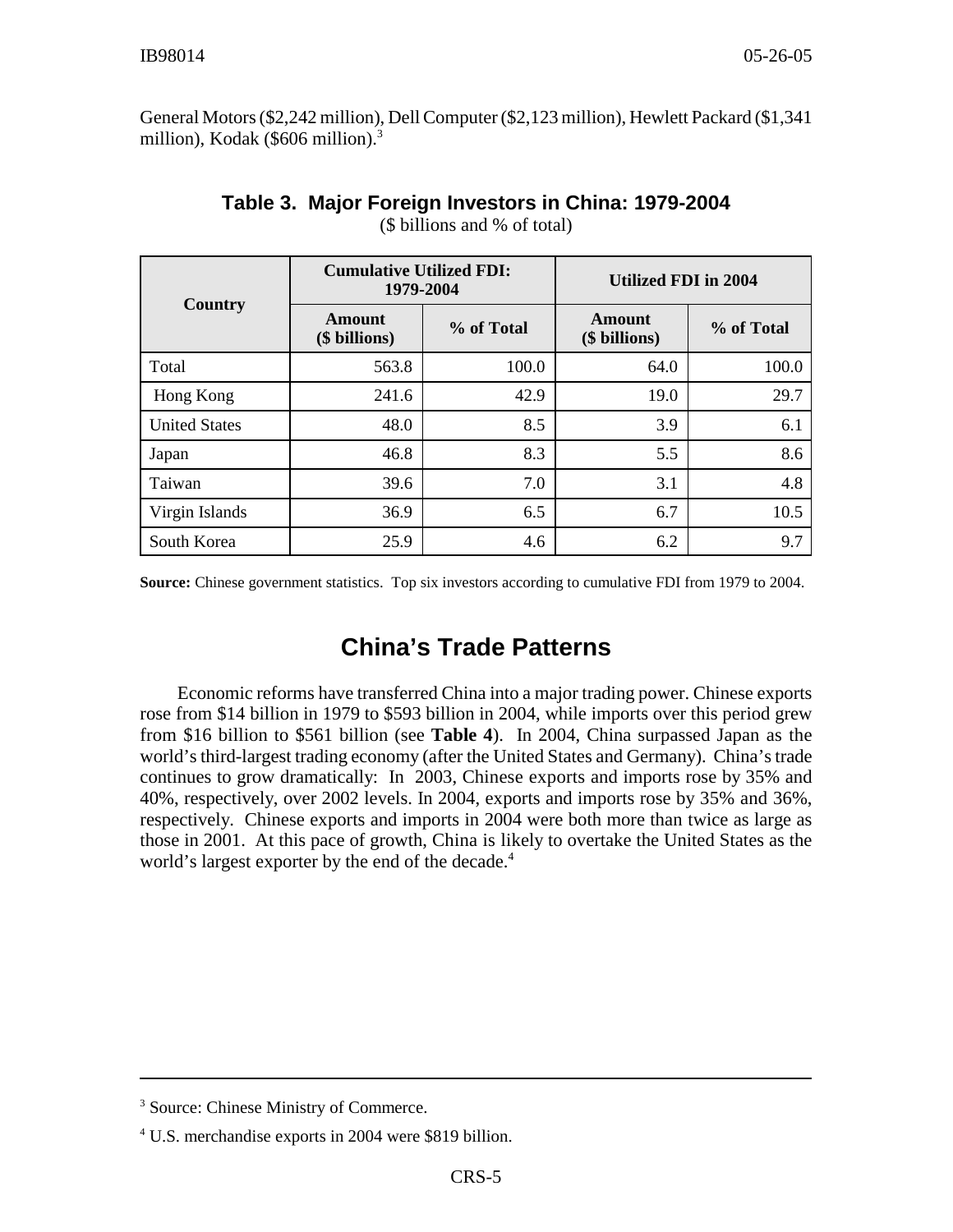| Year | <b>Exports</b> | <b>Imports</b> | <b>Trade Balance</b> |
|------|----------------|----------------|----------------------|
| 1979 | 13.7           | 15.7           | $-2.0$               |
| 1980 | 18.1           | 19.5           | $-1.4$               |
| 1981 | 21.5           | 21.6           | $-0.1$               |
| 1982 | 21.9           | 18.9           | 2.9                  |
| 1983 | 22.1           | 21.3           | 0.8                  |
| 1984 | 24.8           | 26.0           | $-1.1$               |
| 1985 | 27.3           | 42.5           | $-15.3$              |
| 1986 | 31.4           | 43.2           | $-11.9$              |
| 1987 | 39.4           | 43.2           | $-3.8$               |
| 1988 | 47.6           | 55.3           | $-7.7$               |
| 1989 | 52.9           | 59.1           | $-6.2$               |
| 1990 | 62.9           | 53.9           | 9.0                  |
| 1991 | 71.9           | 63.9           | 8.1                  |
| 1992 | 85.5           | 81.8           | 3.6                  |
| 1993 | 91.6           | 103.6          | $-11.9$              |
| 1994 | 120.8          | 115.6          | 5.2                  |
| 1995 | 148.8          | 132.1          | 16.7                 |
| 1996 | 151.1          | 138.8          | 12.3                 |
| 1997 | 182.7          | 142.2          | 40.5                 |
| 1998 | 183.8          | 140.2          | 43.6                 |
| 1999 | 194.9          | 165.8          | 29.1                 |
| 2000 | 249.2          | 225.1          | 24.1                 |
| 2001 | 266.2          | 243.6          | 22.6                 |
| 2002 | 325.6          | 295.2          | 30.4                 |
| 2003 | 438.4          | 412.8          | 25.6                 |
| 2004 | 593.4          | 561.4          | 32.0                 |

#### **Table 4. China's Merchandise World Trade, 1979-2004** (\$ billions)

**Source**: International Monetary Fund, *Direction of Trade Statistics*, and official Chinese statistics.

Historically, China has run trade deficits in some years and surpluses in others. However, over the past 11 years, China has run trade surpluses; in 2004 that surplus was \$32 billion. Merchandise trade surpluses and large-scale foreign investment have enabled China to accumulate the world's second-largest foreign exchange reserves (after Japan), estimated to have reached \$610 billion at the end of 2004. As seen in **Figure 1**, China's accumulation of foreign exchange reserves has been particularly acute over the past few years; they grew by \$117 billion in 2003 and by \$201 billion in 2004. As of March 2005, China's foreign exchange reserves stood at \$659.1 billion.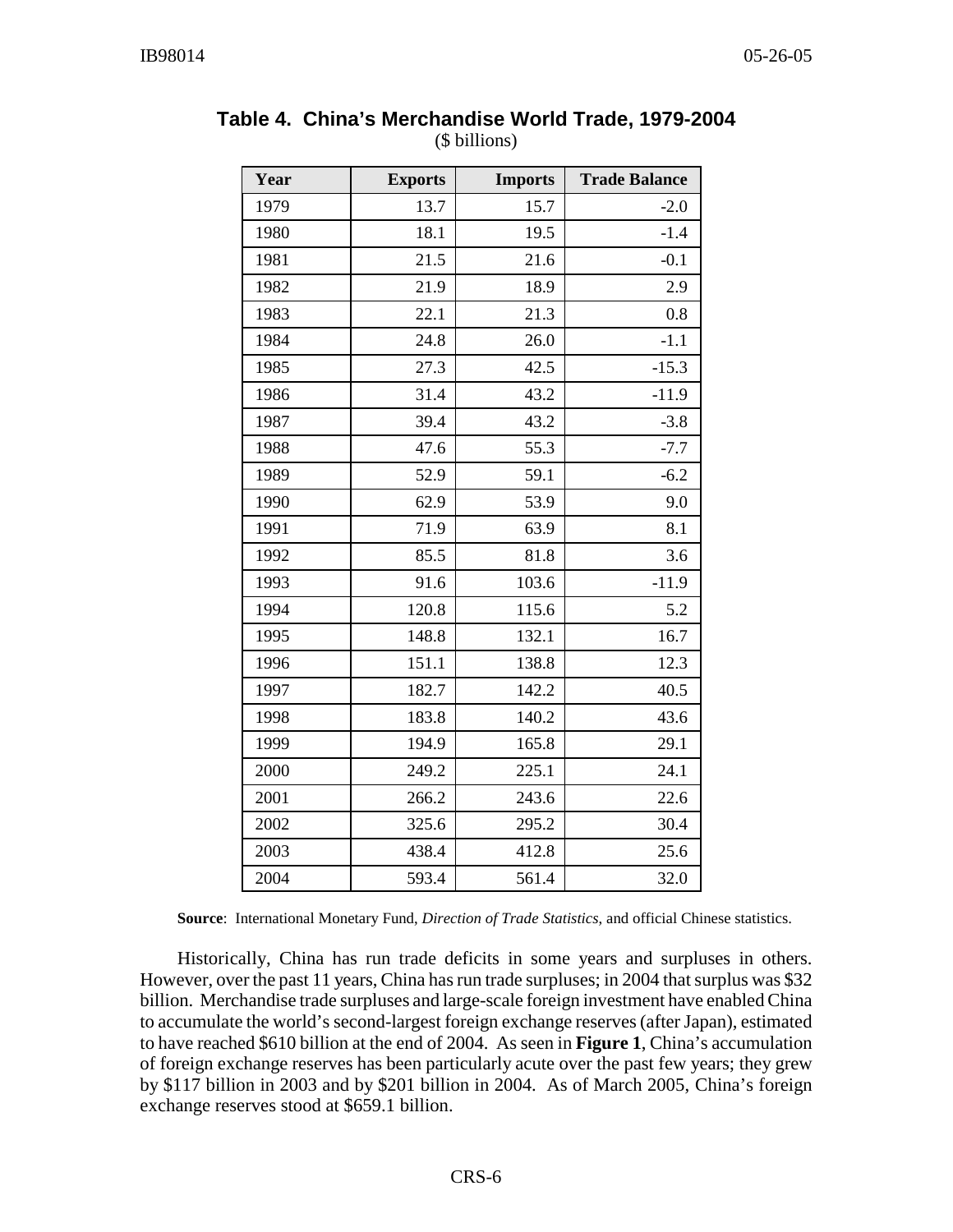

**Figure 1. China's Foreign Exchange Reserves, 1990-March 31, 2005**

**Source**: Official Chinese government data.

#### **China's Major Trading Partners**

China's trade data often differ significantly from those of its major trading partners. This is due to the fact that a large share of China's trade (both exports and imports) passes through Hong Kong (which reverted back to Chinese rule in July 1997 but is treated as a separate customs area by most countries, including China and the United States). China treats a large share of its exports through Hong Kong as Chinese exports to Hong Kong for statistical purposes, while many countries that import Chinese products through Hong Kong generally attribute their origin to China for statistical purposes. According to Chinese trade data, its top five trading partners in 2004 were the European Union (EU), the United States, Japan, Hong Kong, and the 10 nations that constitute the Association of Southeast Asian Nations (ASEAN) (see **Table 5**). China's largest export markets were the United States, Hong Kong, and the EU, while its top sources for imports were Japan, the EU, and Taiwan (the United States ranked sixth).

U.S. trade data indicate that the importance of the U.S. market to China's export sector is likely much higher than is reflected in Chinese trade data. Based on U.S. data on Chinese exports to the United States (which, as noted, do not agree with Chinese data), and Chinese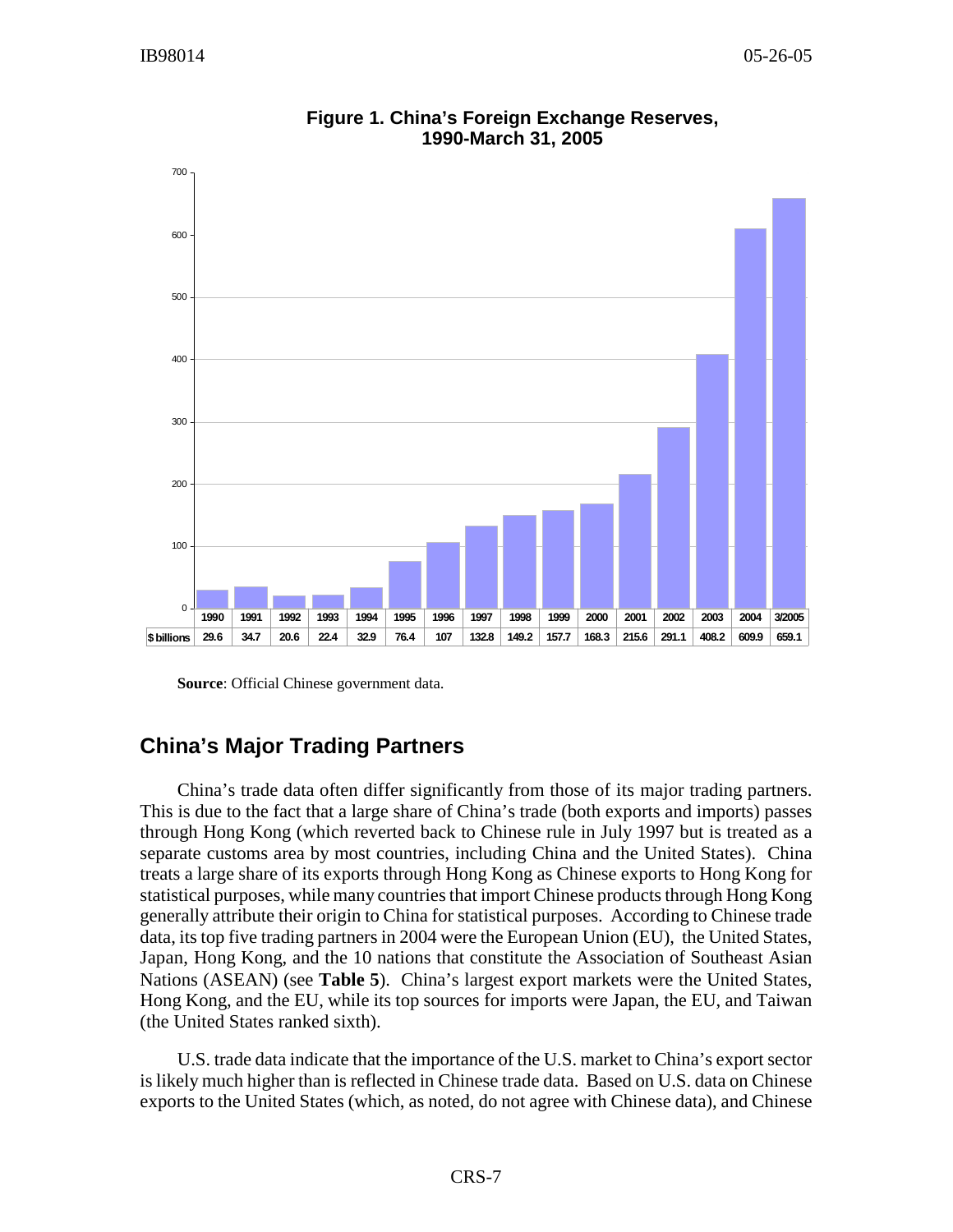data on total Chinese exports, it is estimated that Chinese exports to the United States as a share of total Chinese exports grew from 15.3% in 1986 to 33.1% in 2004.

A growing level of Chinese exports is from foreign-funded enterprises (FFEs) in China. According to Chinese data, about half of its trade in 2002 was conducted by FFEs. A large share of these FFEs are owned by Hong Kong and Taiwan investors, many of whom have shifted their labor-intensive, export-oriented, firms to China to take advantage of low-cost labor. A significant share of the products made by such firms is exported to the United States. Chinese data indicate that the share of China's exports produced by foreign-invested enterprises in China rose from 2% in 1986, to 41% in 1996, to 57% in 2004.

# **Country** Total Trade Chinese Exports Chinese Imports China's Trade **Balance** European Union 177.3 95.9 63.4 32.5 United States  $169.7$  125.0 44.7 80.3 Japan 167.9 73.5 94.4 -20.9 Hong Kong | 112.7 | 100.9 | 11.8 | 89.1  $\text{ASEAN*}$  105.9 42.9 63.0 -20.1

## **Table 5. China's Top Five Trading Partners: 2004**

(\$ billions)

\*Association of Southeast Asian Nations (ASEAN) member countries are Indonesia, Malaysia, the Philippines, Singapore, Thailand, Brunei, Cambodia, Laos, Myanmar, and Vietnam.

**Source**: Official Chinese trade data.

**Note:** Chinese data on its bilateral trade often differ substantially from the official trade data of other countries on their trade with China.

## **Major Chinese Trade Commodities**

China's abundance of cheap labor has made it internationally competitive in many lowcost, labor-intensive manufactures. As a result, manufactured products constitute an increasingly larger share of China's trade. A large share of China's imports, such as raw materials, components and parts, and production machinery is used to manufacture products for export. For example, China imports cotton and textile-production machinery to produce textile and apparel items. A substantial amount of China's imports comprises parts and components that are assembled in Chinese factories (major products include consumer electronic products and computers), then exported.

China's top five imports in 2004 were electrical machinery and parts; boilers, machinery, mechanical appliances, and parts; crude oil; plastics; and organic chemicals (see **Table 6**). China's top five exports in 2004 were boilers, machinery, mechanical appliances and parts; electrical machinery and parts; apparel; furniture, bedding, and lamps, and optical, photo, and medical equipment and parts (see **Table 7**).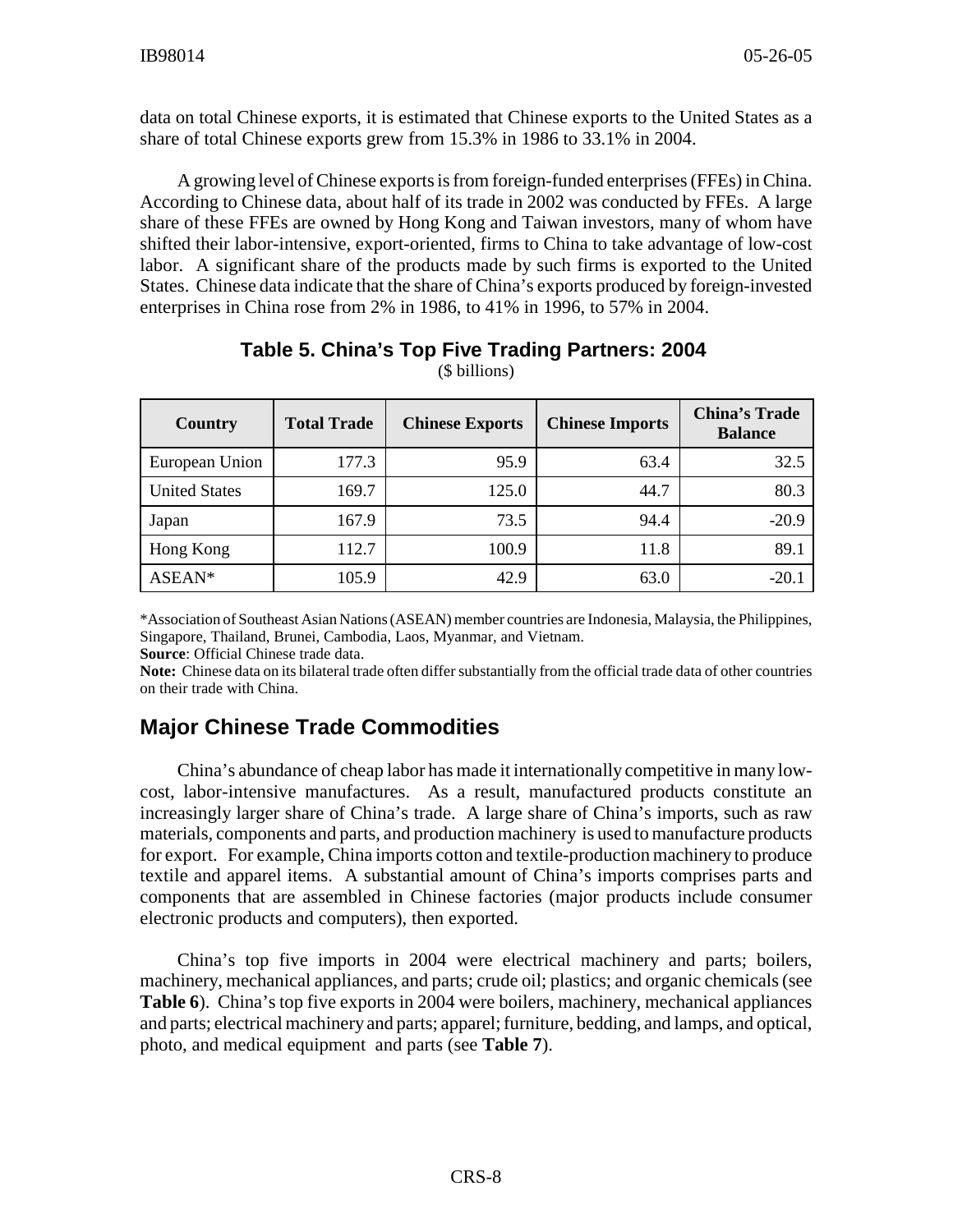| <b>Commodity</b>                                                                                                                                                  | 2002 | 2003 | 2004 | 2004/2003<br>% change |
|-------------------------------------------------------------------------------------------------------------------------------------------------------------------|------|------|------|-----------------------|
| Electrical machinery and equipment and<br>parts; sound recorders and reproducers,<br>television recorders and reproducers,<br>parts and accessories. <sup>a</sup> | 26.4 | 41.9 | 61.4 | 46.8                  |
| Boilers, machinery, mechanical<br>appliances, and parts. <sup>b</sup>                                                                                             | 21.2 | 29.8 | 38.6 | 29.5                  |
| Crude oil                                                                                                                                                         | 12.8 | 19.8 | 33.9 | 71.1                  |
| Plastics                                                                                                                                                          | 17.4 | 21.0 | 28.1 | 33.4                  |
| Organic chemicals                                                                                                                                                 | 11.2 | 16.0 | 23.8 | 48.8                  |

#### **Table 6. Major Chinese Imports, 2002-2004** (\$ billions)

**Source:** Global Trade Atlas

a. Electronic integrated circuits and micro-assemblies and parts constitute a large share of these imports.

b. Office machines and automatic data-processing machines (such as computers) and parts constitute a large share of these imports.

| (\$billions)                                                                                                                                        |      |      |       |                       |  |
|-----------------------------------------------------------------------------------------------------------------------------------------------------|------|------|-------|-----------------------|--|
| <b>Commodity</b>                                                                                                                                    | 2002 | 2003 | 2004  | 2004/2003<br>% change |  |
| Boilers, machinery, mechanical<br>appliances, and parts                                                                                             | 50.9 | 83.4 | 118.3 | 41.8                  |  |
| Electrical machinery and equipment and<br>parts; sound recorders and reproducers,<br>television recorders and reproducers,<br>parts and accessories | 65.2 | 89.0 | 129.7 | 45.7                  |  |
| Apparel                                                                                                                                             | 36.6 | 45.8 | 54.8  | 19.7                  |  |
| Furniture, bedding, and lamps                                                                                                                       | 9.9  | 12.9 | 17.3  | 34.3                  |  |
| Optical, photo, and medical equipment<br>and parts                                                                                                  | 7.4  | 10.6 | 16.3  | 53.9                  |  |

# **Table 7. Major Chinese Exports, 2002-2004**

**Source:** Global Trade Atlas.

# **Major Long-Term Challenges Facing the Chinese Economy**

China's economy has shown remarkable economic growth over the past several years, and many economists project that it will enjoy fairly healthy growth in the near future. However, economists caution that these projections are likely to occur only if China continues to make major reforms to its economy. Failure to implement such reforms could endanger future growth.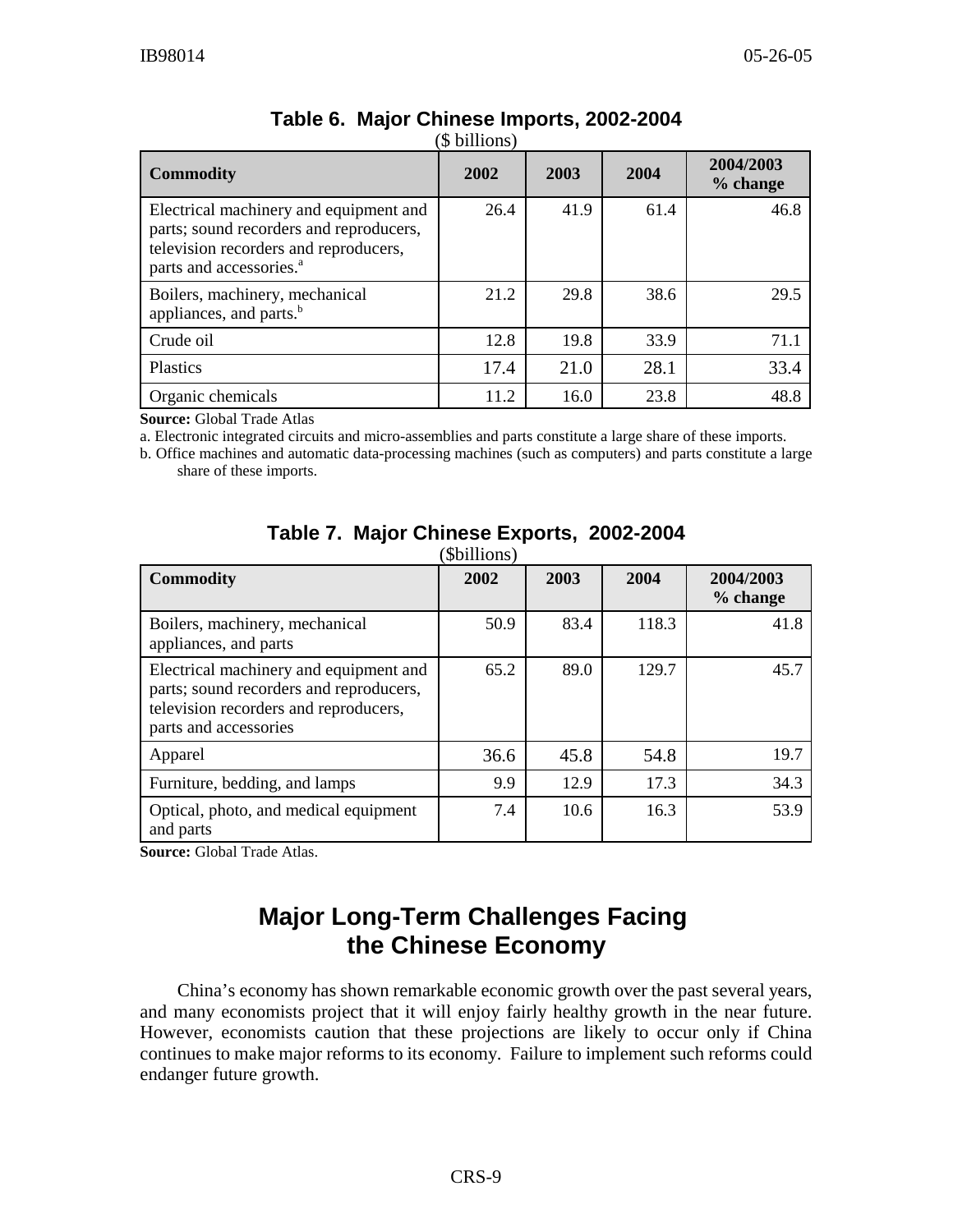- ! **State-owned enterprises (SOEs)**, which account for about one-third of Chinese industrial production and employ nearly two-thirds of urban workers, put an increasingly heavy strain on China's economy. Over half are believed to lose money and must be supported by subsidies, mainly through state banks. Government support of unprofitable SOEs diverts resources away from potentially more efficient and profitable enterprises. In addition, the poor financial condition of many SOEs makes it difficult for the government to reduce trade barriers out of fear that doing so would lead to widespread bankruptcies among many SOEs.
- **The banking system** faces several major difficulties due to its financial support of SOEs and its failure to operate solely on market-based principles. China's banking system is regulated and controlled by the central government, which sets interest rates and attempts to allocate credit to certain Chinese firms. The central government has used the banking system to keep afloat money-losing SOEs by pressuring state banks to provide lowinterest loans, without which a large number of the SOEs would likely go bankrupt. Currently, over 50% of state-owned bank loans now go to the SOEs, even though a large share of loans are not likely to be repaid. Ernst & Young estimates that the level of nonperforming loans by Chinese banks in 2002 was \$480 billion (equal to about 43% of China's GDP).<sup>5</sup> The high volume of bad loans now held by Chinese banks poses a serious threat to China's banking system. Three out of the four state commercial banks are believed to be insolvent. The precarious financial state of the Chinese banking system has made Chinese reformers reluctant to open the banking sector to foreign competition. Corruption poses another problem for China's banking system because loans are often made on the basis of political connections. This system promotes widespread inefficiency in the economy because savings are generally not allocated on the basis of obtaining the highest possible returns.
- ! **China's agricultural system** is highly inefficient due to government policies that seek to maintain a 95% self-sufficiency rate in grains, mainly through the extensive use of subsidies and restrictive trade barrier. These policies divert resources from more productive economic sectors and keep domestic prices for many agricultural products above world prices.
- ! **Infrastructure bottlenecks**, such as inadequate transportation and energy systems, pose serious challenges to China's ability to maintain rapid economic growth. China's investment in infrastructure development has failed to keep pace with its economic growth The World Bank estimates that transportation bottlenecks reduce China's GDP growth by 1% annually. Chronic power shortages are blamed for holding China's industrial growth to 80% of its potential. Transportation bottlenecks and energy shortages also add inflationary strains to the economy because supply cannot keep up with demand.

<sup>5</sup> Ernst & Young Asia Pacific Financial Solutions, *Nonperforming Loan Report, Asia,* 2002.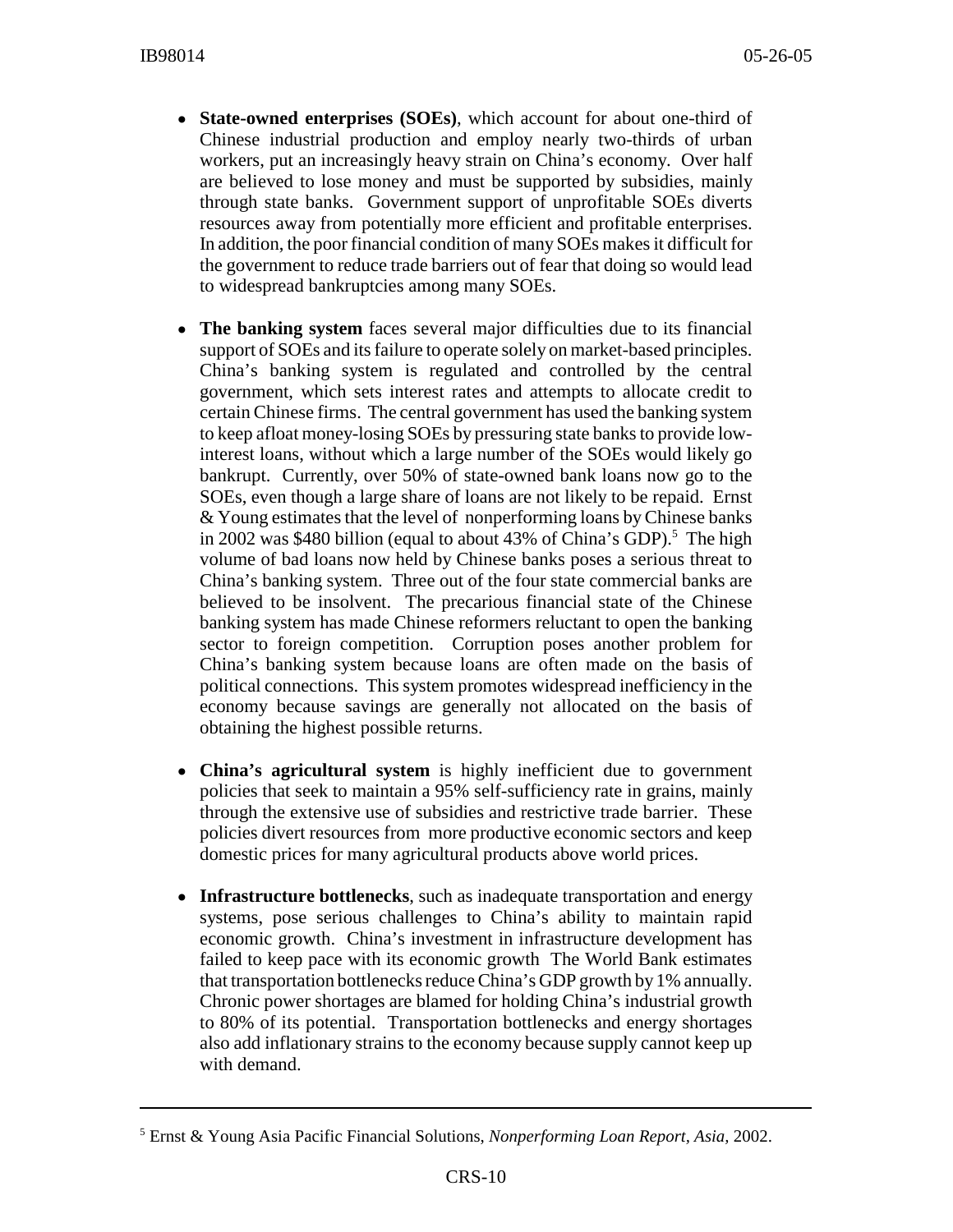- **The lack of the rule of law** in China has led to widespread government corruption, financial speculation, and misallocation of investment funds. In many cases, government "connections," not market forces, are the main determinant of successful firms in China. Many U.S. firms find it difficult to do business in China because rules and regulations are generally not consistent or transparent, contracts are not easily enforced, and intellectual property rights are not protected (due to the lack of an independent judicial system). The lack of the rule of law in China limits competition and undermines the efficient allocation of goods and services in the economy. In addition, the Chinese government does not accept the concept of private ownership of land and assets in China.
- ! **A wide variety of social problems** has arisen from China's rapid economic growth and extensive reforms, including pollution, a widening of income disparities between the coastal and inner regions of China, and a growing number of bankruptcies and worker layoffs. This poses several challenges to the government, such as enacting regulations to control pollution, focusing resources on economic development in the hinterland, and developing modern fiscal and tax systems to address various social concerns (such as poverty alleviation, education, worker retraining, and pensions). In addition, China faces a serious HIV/AIDS crisis. A 2002 report by the United Nations stated that China was on the verge of "catastrophe that could result in unimaginable suffering, economic loss and social devastation," due to the rapid rise of HIV/AIDS in China.

# **Outlook for China's Economy and Implications for the United States**

The short-term outlook for the Chinese economy appears to be positive, but it will likely be strongly influenced by the government's ability to reform the SOEs and banking system to make them more responsive to market forces, to fully implement its WTO commitments, and to assist workers who lose their jobs due to economic reforms (in order to maintain social stability). Global Insight, an economic forecasting firm, projects that China's real GDP will grow by 8.4% in 2005 and at an average annual rate of 7.0% from 2006 to 2010.<sup>6</sup> A 7% GDP growth rate would enable China to double its GDP in10 years.

China's rise as an economic superpower is likely to pose both opportunities and challenges for the United States and the world trading system. China's rapid economic growth has boosted incomes and is making China a huge market for a variety of goods and services. In addition, China's abundant low-cost labor has led multinational corporations to shift their export-oriented, labor-intensive manufacturing facilities to China. This process has lowered prices for consumers, boosting their purchasing power. It has also lowered costs for firms that import and use Chinese-made components and parts to produce manufactured goods, boosting their competitiveness. Conversely, China's role as a major international

<sup>6</sup> Global Insight, *China: Interim Forecast Analysis: Economic Growth*, May 5, 2005.